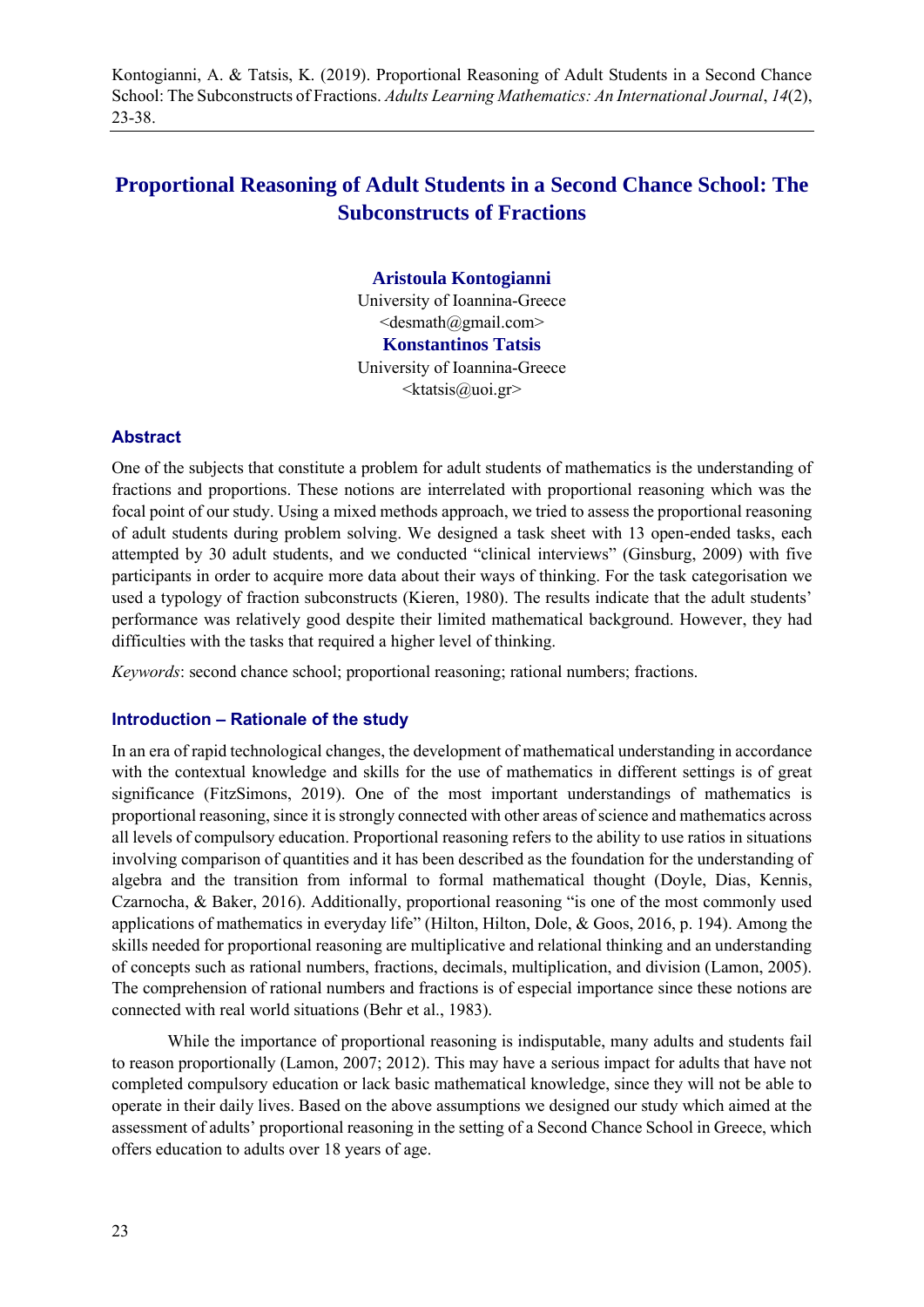Proportional reasoning presupposes the understanding of fractions. The teaching of fractions is a precondition of the teaching of rational numbers. Whilst there are many studies about children's understanding of fractions and proportional reasoning (e.g. Charalambous & Pitta-Pantazi, 2007), few studies refer to adults. The objective of our study was to examine the ways adult students use fractions in proportional reasoning problems. Our main research question was: *To what extent do students understand the different subconstructs of fractions?* In order to address this, we examined how students deploy subconstructs of fractions in solving problems involving proportions and percentages.

In the following sections, we review the research on how adults understand fractions in the context of proportional reasoning. Then we describe our methods and present the setting of our study followed by the results. In the Discussion and Conclusion, we sum up the key findings and discuss their theoretical and practical implications in the general framework of adults learning mathematics.

#### **Literature review**

There are many studies that indicate the limited understanding of students of rational numbers and fractions (e.g., Charalambous & Pitta-Pantazi, 2007, Vamvakoussi, Van Dooren, & Verschaffel, 2012). Concerning adults' understanding of fractions and rational numbers the relevant studies focus on preservice (e.g., Livy & Vale, 2011) or in-service teachers (e.g., Depaepe et al., 2015), and their results refer to a poor understanding of ratio and proportional reasoning among these students. More relevant to our research are: the studies of Baker et al. (2012) and Doyle et al. (2016), set in a community college, the study of Alatorre and Figueras (2005), in which the participants are adults of different ages and schoolings and Ahl's (2019) study, which refers to adults in a prison education program.

Baker et al. (2012) investigated adults' competency in fractions in a community college in United States. Their objective was to extend their earlier study (Baker et al., 2009) and to describe the way the understanding of different subconstructs of fractions work together and complement each another in explaining students' competency. For this purpose, the researchers used quantitative methods, and added a transcript of a small group session.

A basic notion that emerges in a significant number of studies is the notion of a fraction subconstruct that was introduced in Kieren (1980); see the next section. Doyle et al. (2016), in the setting of a community college in United States, present a teaching experiment, in which Kieren's (1980) fraction subconstructs were used as a basis during their analysis of problem solving. The researchers used quantitative methods, such as a multiple linear regression model, in order to predict or explain students' competency in formal problem solving. They also used qualitative methods, such as the analysis of transcripts from classroom lectures during the teaching experiment, in order to describe how students used these rational number subconstructs during problem solving with ratio, quotient, proportion, and percent. Their results confirmed that the subconstruct of *part-whole* (see next section) is significantly easier for the adult students than the other subconstructs. Next in difficulty are the *equivalence* and *ratio* subconstructs, and then *operator* and *quotient*. The subconstruct of *measure* follows, and finally problem solving or proportional reasoning is the most difficult of all. As far as it concerns the students' reasoning, the analysis showed that when the problems included a visual form of the concepts of part-whole such as circles and number lines, measure acted as an accelerator for the students' reasoning, since the students reasoned correctly because they were able to relate problem information to these pictures. These picture-concepts also underpinned informal reasoning as students expressed strategies and applied processes based upon how the information in the problem was represented. However, see the limitations of this approach in one example in the Results section (e.g., one student's reasoning about Task 11).

Alatorre and Figueras (2005) describe the answers that adults without primary schooling gave to different ratio and rate comparison tasks. The research took place in a centre for adult education in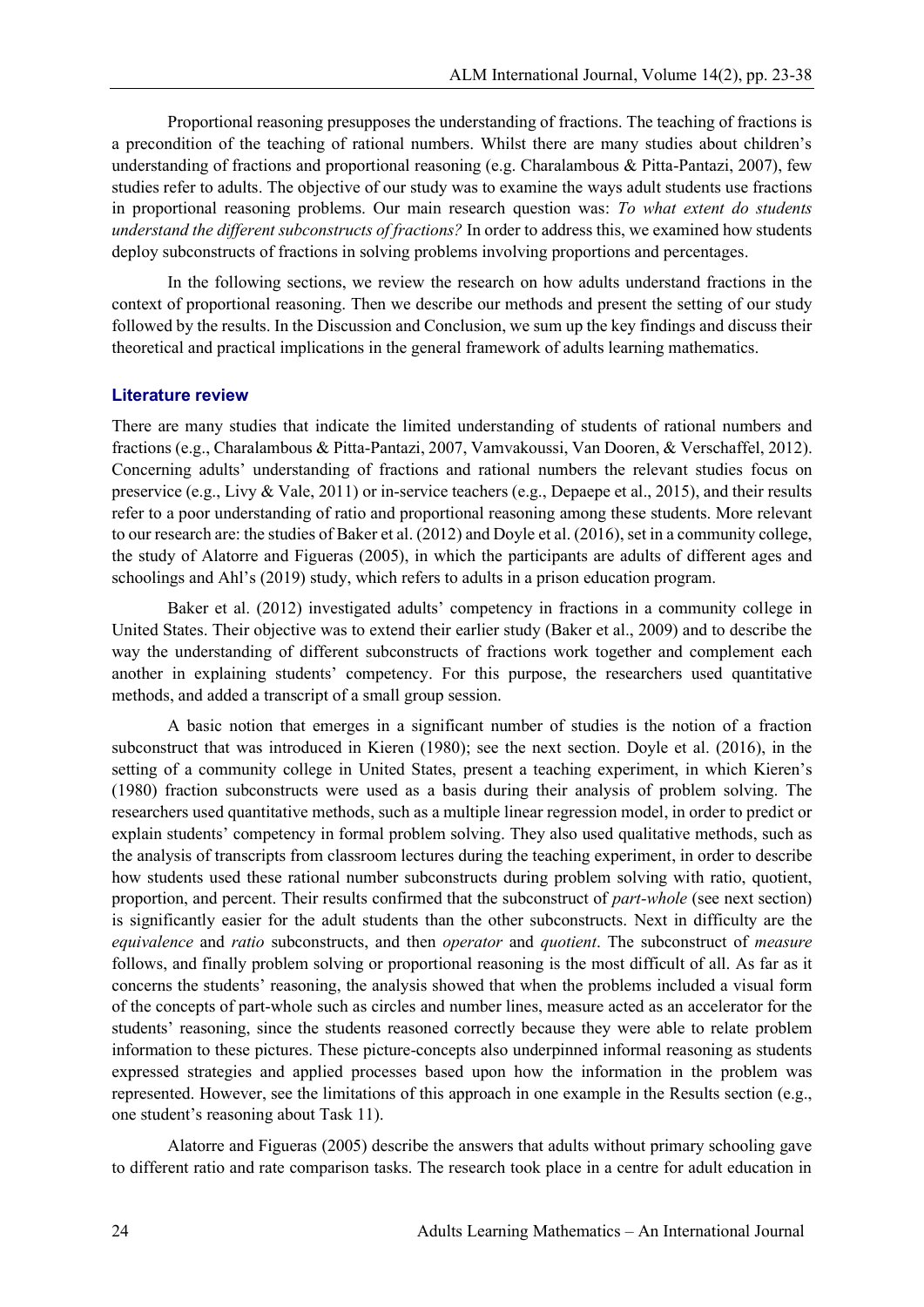Mexico City. The participants were six quasi-illiterate adults, who. were interviewed, and the sessions were videotaped. During the interviews, the participants had to answer several questions about problems that demanded proportional reasoning. The problems that included ratio comparison tasks were "easier" for the adults when these included non-proportionality situations (equivalent fractions) than those that included non-proportionality ones (non-equivalent fractions). The results of this study have confirmed that the ability for proportional reasoning develops in the form described by the developmental model that these researchers propose.

Ahl (2019) presents an analysis of a test which was constructed for the assessment of adults' prior knowledge of proportional reasoning. The participants were adult students of a prison education program in Sweden. The test was administered to 32 adults, and follow-up interviews are provided from three participants. The results indicate that the test could serve as an instrument for the detection of adults' prior knowledge on proportional reasoning. In addition, the results of this research give information about the ways that adults express notions of proportional reasoning in different contexts.

#### **Context and methodology**

The setting of our study was a Second Chance School (SCS) in a city of north-western Greece. The Second Chance Schools offer education to adults over 18 years old, who have dropped out of ordinary compulsory education (Vekris & Chontolidou, 2003) and operate as a pathway for them to complete their basic secondary education (Papaioannou & Gravani, 2018). The students of SCSs generally have a low socio-economic background (Lamb et al., 2011), since among them are immigrants, refugees, people from minorities, people with health problems and people who live in poverty. These students come from settings that, in the context of another European country (Germany), are called "vulnerable" (Heilmann, 2019).

The duration of studies in these schools is two academic years and mathematics is taught for three hours per week. The mathematics course for adults, correspond to the first two years of Greek middle school (gymnasium). According to the mathematics curriculum for the SCSs (Lemonidis  $\&$ Maravelakis, 2013), the structure and the content of the course include proportional reasoning, since among its outcomes we read:

- The understanding of the importance of natural numbers, fractions, decimals and percentages and their use in real problem situations.
- The conversion of one type of rational number to another, for example, the conversion of a fraction to a decimal number and vice versa.
- The development of different strategies for the use of rational numbers in real problem situation.

Concerning fractions, by the end of the course adults are expected to be able to:

- read, write and order simple fractions;
- represent fractions with sets of objects, area modes and number lines;
- convert equivalent fractions, e.g. from  $2/4$  to  $1/2$ ;
- compare fractions with the unit:
- add and subtract fractions with the same denominator;
- convert improper fractions to mixed numbers;
- add and subtract dissimilar fractions (fractions with different denominators) and mixed numbers;
- multiply and divide fractions and mixed numbers;
- connect the notion of the ratio with the fraction.

Our study involved 30 adult students attending the second year of the SCE, 16 men and 14 women, ranging from 25 to 65 years. Most of them were unemployed or unskilled workers. Their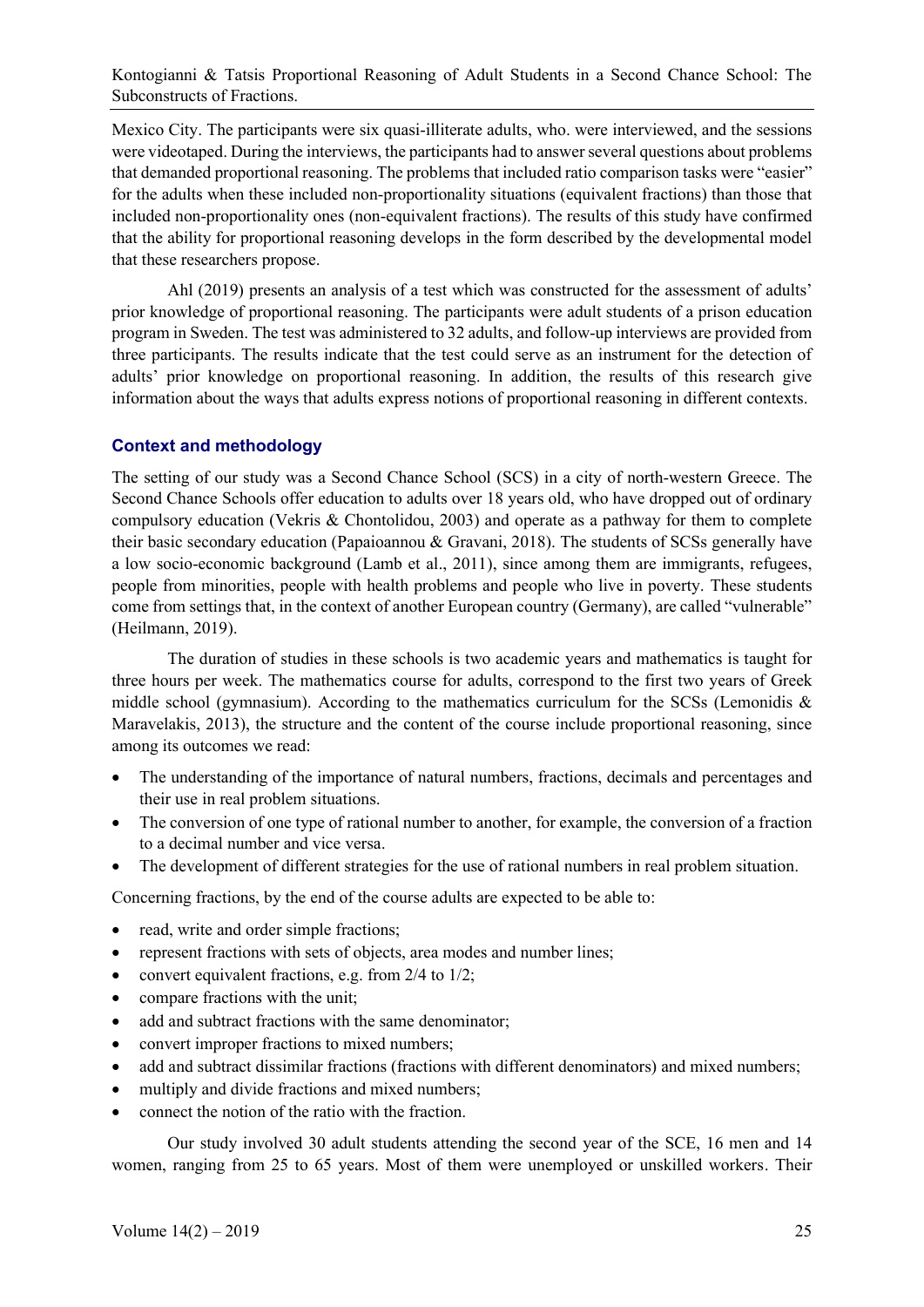mathematical skills corresponded to a lower secondary level, since they had completed the first year of the SCS. Nonetheless, all were highly motivated to learn (McGregor & Mills, 2012).

For our study we designed a task sheet with 13 open-ended tasks (see the Appendix) and asked the participants to complete it in 1½ hours. The tasks were adapted either from studies in the research field on proportional reasoning or constructed by us. The latter items (three out of the 13) were based on real problems that our students referred to during the teaching of the relevant notions. During the preceding three to four weeks the students had been taught fractions and their different representations, the equivalence of fractions, percentages, addition of fractions with the same denominator and problems that required proportional reasoning.

The tasks were chosen and categorised according to the fraction subconstructs definitions of Charalambous and Pitta-Pantazi (2007) as implemented for adults by Doyle et al. (2016). Charalambous and Pitta-Pantazi (2007) based their study on the assumption that fractions constitute a multifaceted notion encompassing five interrelated subconstructs – *part-whole, ratio, operator, quotient,* and *measure* – as proposed first by Kieren (1980) and expanded by Behr et al. (1983) to a theoretical model which linked the fraction subconstructs to the operations of fractions, fraction equivalence, and problem solving. The objective of Charalambous and Pitta-Pantazi (2007) was to examine how students at the two last grades of elementary school understand different subconstructs of fractions. Doyle et al. (2016) used the fraction subconstructs for their study with adult students.

In particular, the *part-whole subconstruct* refers to the symbolic notation p/q to represent the partitioning of a whole entity into q equal shares and then taking p out of the q shares, the fraction that will be produced must be smaller than the unit. As Figure 1 shows for Task 6 this sub-construct refers to the partitioning of a unit into three equal pieces and then the comparison of the shaded part with the fraction 2/3; see the list of tasks in the Appendix. The point of this particular task is that the three pieces are *not* equal, in opposition with the fundamental definition of fractions, according to which a continuous quantity or a set of discrete objects are partitioned into parts of *equal* size (Lamon, 1999).

Does the shaded part of this rectangle correspond to the fraction 2/3? Justify your answer.



*Figure 1: Task 6 (Charalambous & Pitta-Pantazi, 2007)*

The *ratio subconstruct p/q* involves a comparison between the two quantities *p* and *q* of the numerator and denominator, respectively. Since it includes the notion of relative magnitude, it is not considered as a number but more as an index of comparison (Behr et al., 1983).

For Task 1 students had to compare lemonade mixtures incorporating in their answers the proportions of sugar and water:

John and Maria are making lemonade. Given the following recipes whose lemonade is going to be sweeter? Justify your answer.

John uses 2 spoons of sugar for every 5 glasses of lemonade. Maria uses 1 spoon of sugar for every 7 glasses of lemonade.

John uses 2 spoons of sugar for every 5 glasses of lemonade. Maria uses 4 spoons of sugar for every 8 glasses of lemonade. (Doyle et al., 2016)

According to Charalambous and Pitta-Pantazi (2007), for this subconstruct the students have to realize that there is a relationship between two quantities and that when these quantities change together (via the multiplication or the division by the same number) the relationship remains constant. In this case, the understanding of equivalent fractions refers to the ratio subconstruct.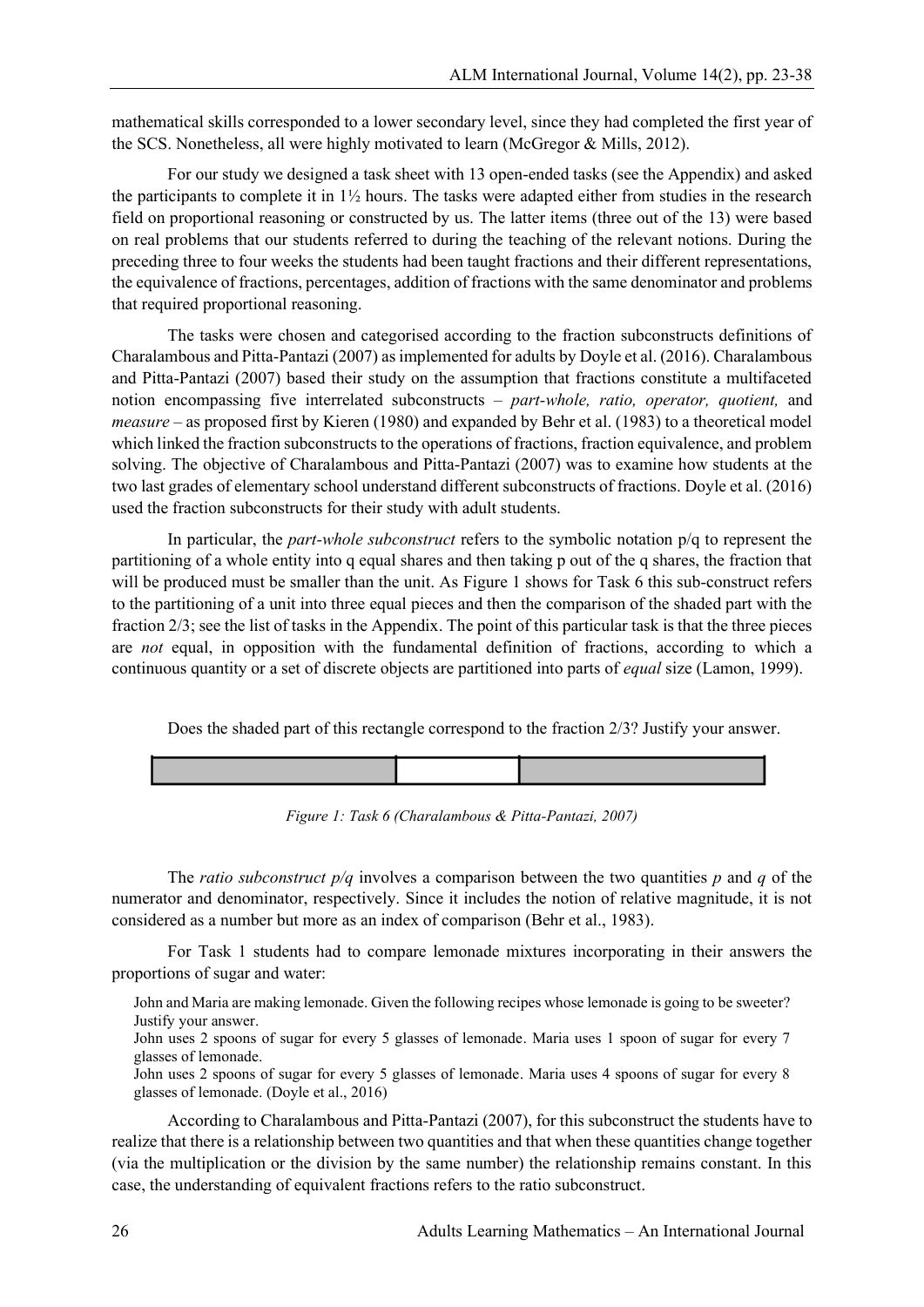The *operator subconstruct* refers to the process of taking the fraction *p/q* of some quantity by the multiplication of *p* with this quantity and then the division of the product by *q*. In Task 2, which is based on a real situation that one of our adult students confronted, the students had to apply the given fraction to a certain number.

Johanna's child, whose weight is 12 kilograms, is sick and needs an antibiotic. The recommended dose in ml is equivalent to 1/4 of its weight [in kilos]. How many ml of the antibiotic should Johanna give to her child? Justify your answer.

This subconstruct could be conceived as the result of two multiplicative operations since the numerator is multiplied by a given quantity, followed by the division of the result with the denominator, or vice-versa (Charalambous & Pitta-Pantazi, 2007).

The *quotient subconstruct p/q* is perceived as the amount obtained when *p* quantities are divided into *q* equal shares. In Task 3 the students had to connect a fraction with a division:

Three pizzas are shared equally among four students. What fraction of a pizza will each student receive? (Charalambous & Pitta-Pantazi, 2007).

In this subconstruct there are not any limitations like with the part-whole subconstruct since the numerator can be smaller, equal to or bigger than the denominator and the resulting quantity can be less than, equal to or more than the unit (Charalambous & Pitta-Pantazi, 2007).

The *measure subconstruct* is connected with the placement of a fraction on the number line. For Task 11 the students had to locate three different fractions on a number line and to justify their answer.



*Figure 2: Task 11 (Charalambous & Pitta-Pantazi, 2007)*

In this subconstruct the fraction has a duality since it corresponds to a number and it is also associated with the measure allocated to some interval (Charalambous & Pitta-Pantazi, 2007). This subconstruct is difficult for the students to understand, since they have to make a *qualitative leap* when they move from whole to fractional numbers (Lamon, 1999). This observation is affirmed also by other researchers (Vamvakoussi et al., 2012), who connect students' difficulties with rational numbers to their differences with natural numbers and the disparity between the students' deeply rooted prior knowledge about the set of natural numbers.

Besides the tasks that referred to the subconstructs of fractions, we used tasks that referred to formal proportional reasoning (Doyle et al., 2016). As reported by these researchers, in a proportion problem someone first has to find the unit rate between the given referents and then to follow a multiplicative strategy; the level at which this procedure can be accomplished constitutes formal proportional reasoning. For example, in Task 7 the student has to calculate the rate of the medicine and the water and then to convert it in an equivalent fraction in order to answer the question:

If 0.5 ml of medicine is mixed with 2 ml of water to form a solution, what is the ratio of drug to water in the simplest terms? Justify your answer. (Doyle et al., 2016)

Although a mathematical task can serve as a window into the students' thinking (Hunting, 1997), it cannot give enough information about the cognitive processes the student followed in order to answer the task (Ginsburg, 2009). For this reason, we have decided to deploy a mixed methods approach (Sammons & Davis, 2016). In particular, we conducted "clinical interviews" with five of the participants, three women and two men, in order to have more data about their ways of thinking. The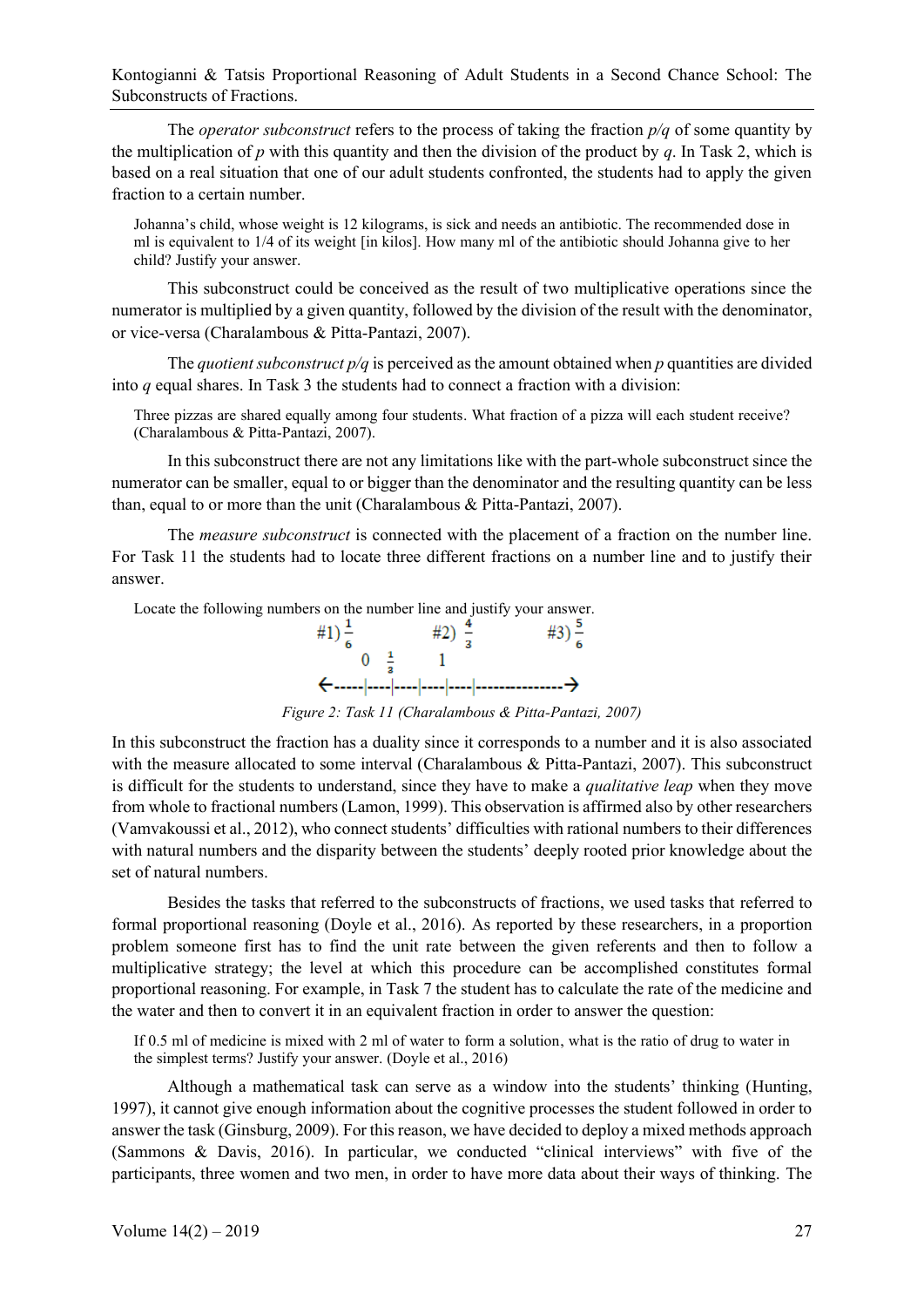interviews were semi-structured, lasted for approximately 40 to 50 minutes and were audio taped. During the interviews we asked the participants to reason aloud about their answers to the tasks. By that method we had the opportunity to enrich our data since the participant had the opportunity to explain why s/he answered in a particular way or even to amend her/his answer to try to find the correct one.

#### **Results**

As we stated earlier, the main objective of our study was to identify the processes that adult students in an SCS use when confronted with mathematical tasks related to fraction subconstructs and to formal proportional reasoning, and to monitor the difficulties that these students experience. In general, the tasks that referred to the subconstructs of ratio (T1, T5) and part-whole (T6) were the easiest, in the sense that the majority of the participants answered them correctly; see Table 1. The most difficult tasks were those that referred to the measure subconstruct (T11, T12) or involved formal proportional reasoning (T8, T13). Table 1 below summarises the results in all tasks. The first column refers to the fraction subconstructs in general and to the formal proportional reasoning. The second column indicates the corresponding items. The strategies used by the students are outlined in the third column while the fourth column includes the number of answers correct and justified (rather than merely stated without justification).

We now present a representative response to a task for each subconstruct with relevant transcripts from the interviews.

As we stated above, the task which elicited the best performance was T6, which referred to the part-whole subconstruct. Below Helen (all names are pseudonyms) explains why she answered negatively:

Helen: No, because the middle one is smaller than the other two parts.

Teacher: So, what?

Helen: I don't think that this represents the 2/3.

Teacher: If you had to draw it how would you do it?

Helen: I would make a similar one, but I would make three equal parts. I would divide it to three equal parts, and I would take the two of them (as she speaks, she draws the correct shape).

Helen had understood that a fraction describes a situation, in this case a rectangle, in which a quantity or a unit is divided into equal parts. She divided the rectangular correctly and she stated that the parts must be equal.

Task 1 referred to the ratio subconstruct. For this task most of the students computed fractions, used the notion of ratio, and then tried to compare them. In order to make the comparison, some of them converted the initial fractions, while others based their answers on the relationship of the numbers that constituted the initial fractions. Maria below explains how she converted the initial fractions, in part 1 of the task, in order to compare them:

Maria: I get the largest denominator and I put it in the first fraction and the second denominator in the second fraction. I do it in reverse. And then I multiply  $2\times7=14$  and  $5\times7=35$ . I continue the next and compare 14/35 with 5/35. Surely 14/35 is larger, since it has the bigger numerator. The sweeter lemonade is John's.

In her answer it is obvious that she tries to compare the initial ratios by converting to equivalent fractions. After this conversion, she was able to compare them and answer the question. (We may say that she compared the ordered pairs using multiplicative rules.)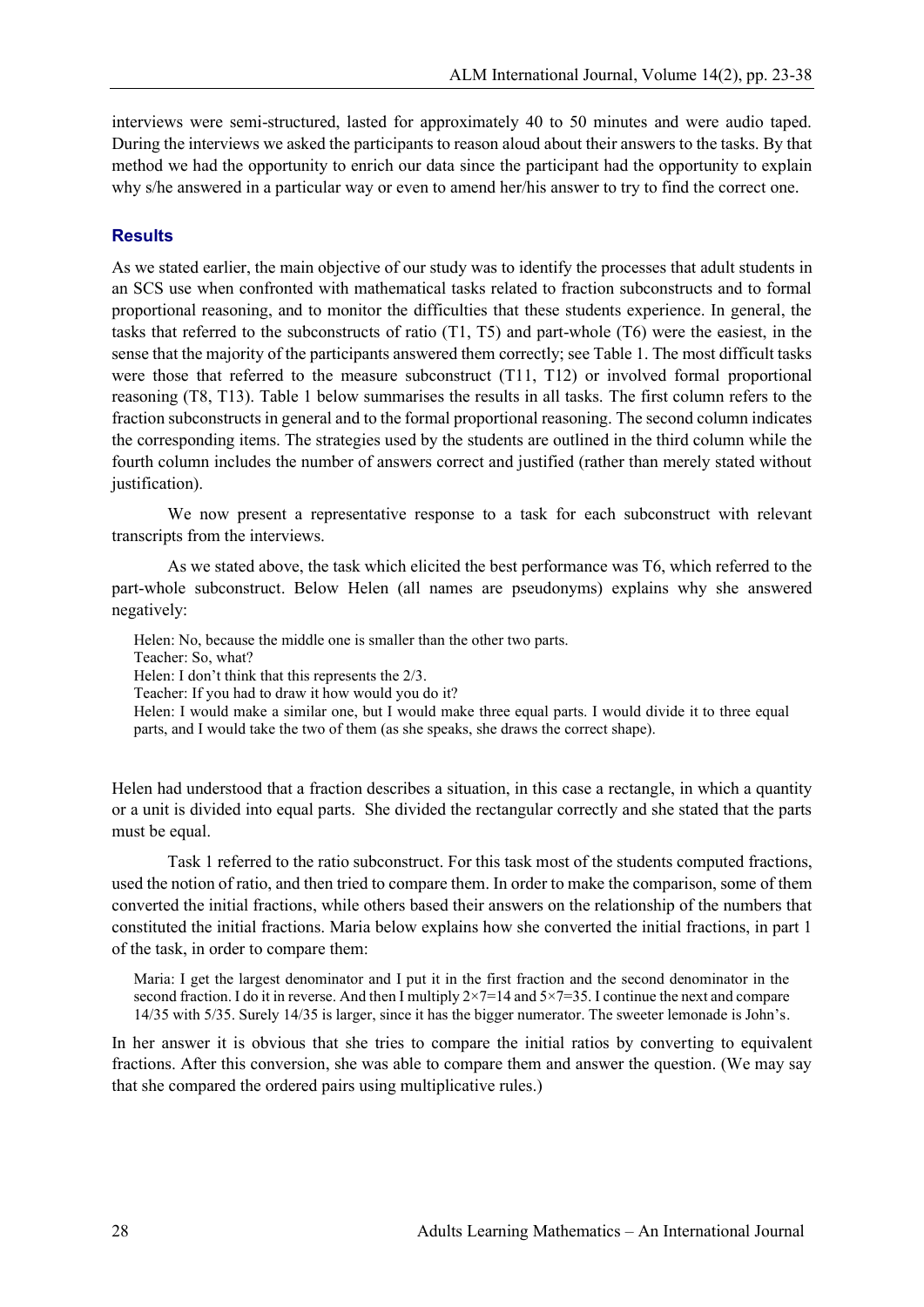| <i>Table 1:</i> Strategies used by the students |  |  |
|-------------------------------------------------|--|--|
|                                                 |  |  |

| Fraction<br>subconstructs                                                                               | Items                                                                                    | Strategies used by the students                                                                                             | Number<br>of<br>justified<br>answers<br>$(Total N=30)$ |
|---------------------------------------------------------------------------------------------------------|------------------------------------------------------------------------------------------|-----------------------------------------------------------------------------------------------------------------------------|--------------------------------------------------------|
| Part-whole                                                                                              | T <sub>6</sub>                                                                           | Detect that the bar is not divided to equal parts.                                                                          | 29                                                     |
| T1<br>Compute fractions and try to compare them by<br>Ratio<br>converting them to equivalent fractions. |                                                                                          | 15                                                                                                                          |                                                        |
|                                                                                                         |                                                                                          | Divide the numerator with the denominator.<br>Convert the fraction to a decimal number.                                     | 6                                                      |
|                                                                                                         |                                                                                          | Find relationships with the numbers on the<br>numerator and the denominator. Compare the<br>fractions with a unit fraction. | 3                                                      |
| Ratio-<br>equivalence                                                                                   | T <sub>5</sub>                                                                           | Convert the fractions to equivalent ones.                                                                                   | 20                                                     |
| Operator                                                                                                | T <sub>2</sub>                                                                           | Apply the fraction to the given number                                                                                      | 20                                                     |
| Quotient                                                                                                | T <sub>3</sub>                                                                           | Compute the fractions and compare them.                                                                                     | 15                                                     |
|                                                                                                         | T <sub>4</sub><br>Compute the fraction and divide the numerator<br>with the denominator. |                                                                                                                             | 10                                                     |
| Measure                                                                                                 | <b>T11</b><br>Divide correctly the number line and locate the                            |                                                                                                                             | 3                                                      |
|                                                                                                         | T12                                                                                      | fractions on it.                                                                                                            | 3                                                      |
| Formal<br>proportional<br>reasoning                                                                     | T7                                                                                       | Apply rational number concepts to problems that                                                                             | 19                                                     |
|                                                                                                         | T <sub>8</sub>                                                                           | include proportions and percents.                                                                                           | 8                                                      |
|                                                                                                         | T <sub>9</sub><br>T <sub>10</sub>                                                        |                                                                                                                             | 20                                                     |
|                                                                                                         | T13                                                                                      |                                                                                                                             | 18                                                     |
|                                                                                                         |                                                                                          |                                                                                                                             | $\overline{4}$                                         |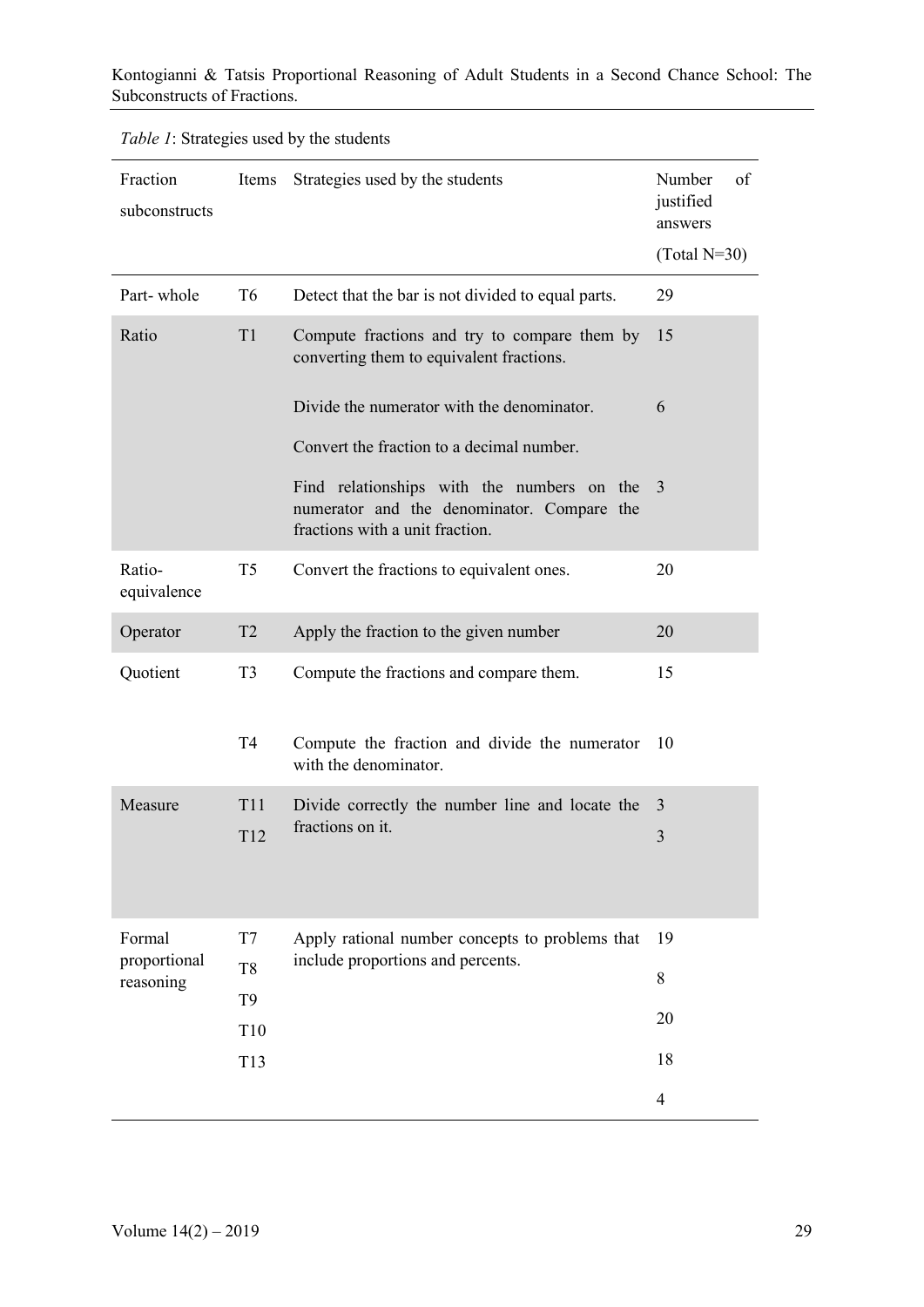A few students divided the numerator with the denominator interpreting the fractions as quotients. Others tried to find how many spoons of sugar are used for every glass of lemonade by using proportions and trying to compare magnitudes. In the next transcript, Yanna explains her way of thinking for part 2 of the task. She did not use fractions but instead she converted to proportions and tried to compare the magnitudes by using multiplicative thinking.

Yanna: It is 2 spoons of sugar in 5 glasses of lemonade and 4 spoons of sugar for every 8 glasses of lemonade, so the 8 glasses have 4 tablespoons of sugar and the 5 glasses… Because in the 8 glasses it is about 1 spoon in every 2 glasses while here at 5 comes less than half of a spoon for every 1 glass of lemonade. Isn't it?

Whilst the initial ratio was equal to  $2/5$ , Yanna tried to convert it to the equivalent unit fraction, which would be easier for her to make the comparison.

For Task 2, which referred to the operator sub-construct, the students had to apply a fraction to a given quantity. Most of the students managed to calculate the correct result by multiplying the fraction with the given number, as we can see in Figure 3. The student's written answer reads: "one of the four is equal with three because we divide the 12 kilograms and we take one of these" (translated from the Greek).

> **А**окцоц 2<sup>1</sup> Το παιδάκι της Ιωάννας, το οποίο ζυγίζει 12 κιλά, είναι άρρωστο και πρέπει να πάρει αντιβίωση. Η συνιστώμενη δόση σε ml ισούται με το  $\frac{1}{4}$ του βάρους του. Πόσα ml θα πρέπει να του δώσει η Ιωάννα; Δικαιολογήστε την απάντησή σας. To Eva arro zay Evairos siazi<br>Xweizou we ra 12 kila kai Tréprouple

*Figure 3: Task 2 sample solution*

Some of the students divided the given number with the denominator and found the result.

Helen: 3 yes, the 1/4 is the 3. Teacher: How did you think it? Why is the 1/4 equal to the 3? Helen: Because 3 times 4 is 12. I split the 12 to four pieces. So, she will have 3 ml. Teacher: Why did you decide to divide it to four pieces? Helen: Because it says that she wants the 1/4 of the child's weight.

In Helen's answer, it is evident that she interpreted the fraction as the partition of the given number to four equal units.

Task 3 referred to the quotient sub-construct:

Three pizzas are shared equally among four students. What fraction of a pizza will each student receive?

This was an easy task since all students were able to answer it correctly, although only 15 justified their answer (see Table 1). Many of them designed three rectangles representing the three pizzas (Figure 4) and divided them to four pieces. These students used the visual representations of the fractions. In Figure 4 a student writes "we cut the pies in four pieces and every child takes three pieces", although he makes a formal mistake since he writes that 3/4 is equal to 4/3.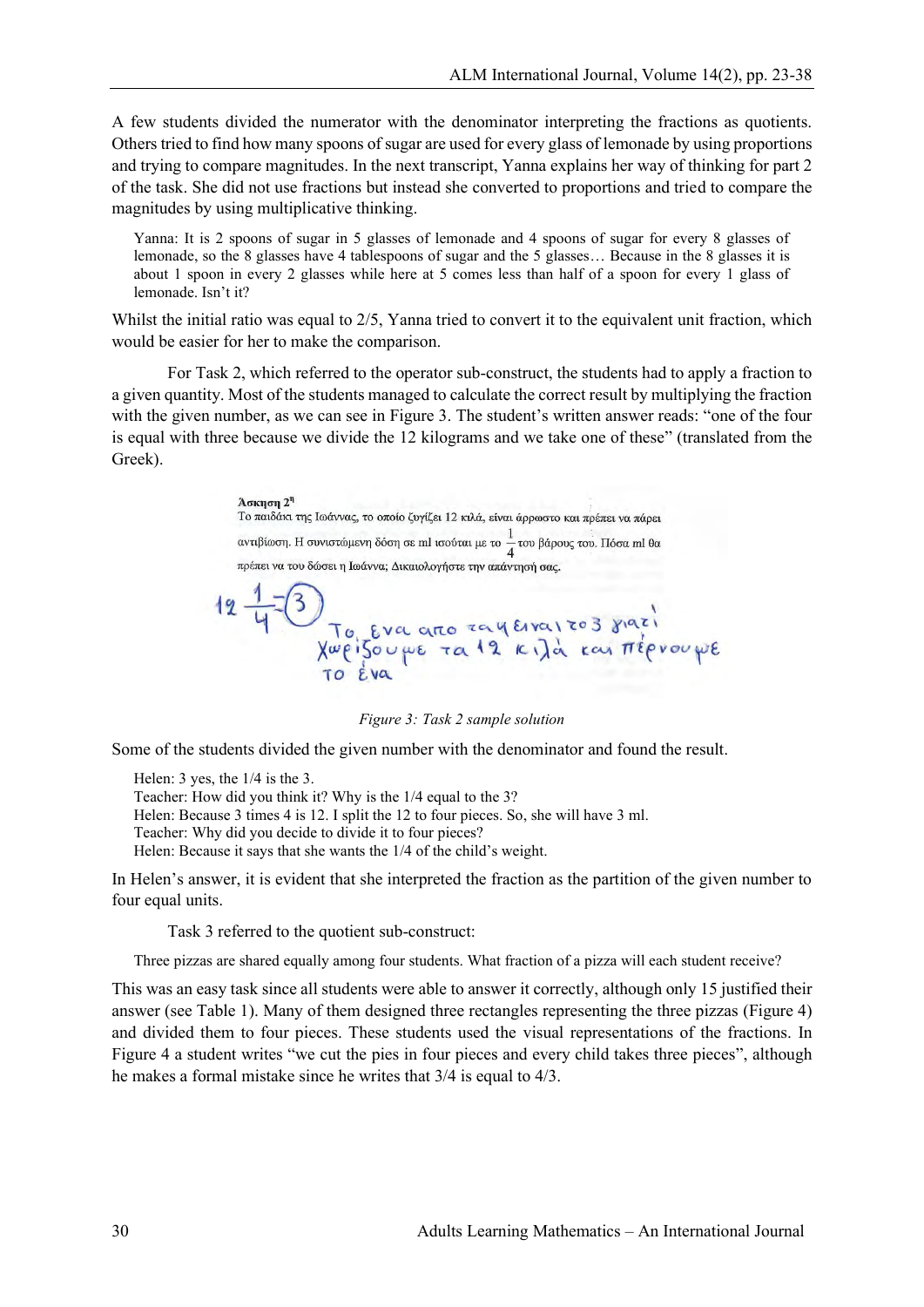#### $A$ окцоц  $3<sup>η</sup>$

Τρεις πίτες μοιράζονται ίσα σε 4 παιδιά, τι μέρος-κλάσμα της πίτας θα λάβει το κάθε παιδί; Δικαιολογήστε την απάντησή σας.

 $\frac{3}{4} = \frac{4}{3}$  1111<br>Roboup E TIS MTES GE 4<br>Ropatia Rai TO Rade Maio,

#### *Figure 4: Task 3 sample solution*

The most difficult tasks (T11, T12 see Appendix) for the students were those that referred to the measure subconstruct, since only three of the students answered them correctly. These students based their answers on the comparison of the fractions and the division of the number line. For T11, all of them used additive reasoning since they wrote that three parts, or six parts, make the whole but only one used multiplicative thinking since he highlighted the fact that 1/3 is the double of 1/6.

Jim: Here we have a ruler… We counted, and we found that for the fraction 1/6 we cut the ruler to 6 pieces and we took one of the six. Here the four, the five of the six and the four of the three. Isn't that so? I have divided one piece into three pieces, and I moved further, I said, plus 1. One more than the whole unit, namely 4 out of three.

Teacher: For the fraction 4/3 you said one more than?

Jim: One more than the unit, one more than the 3/3.

Teacher: So, you understood every line once equal with the 1/6 and once with the 1/3.

Jim: Yes.

Teacher: Why did you place the 5/6 there?

Jim: Because I divided this piece to 6 equal parts, and I chose the five of the six.

In Jim's answer it is obvious that he used additive reasoning since he added the 1/6 in order to construct the fraction 5/6. He had understood what a fraction constitutes but it was difficult for him to explain the relation between the 1/3 and the 1/6. However, he understood that a fraction bigger than the unit has a bigger numerator than denominator and he understood how to convert the unit to a fraction with equal numerator and denominator.

As we mentioned before only one student used multiplicative thinking in his answer to T11. Below we present a transcript of the interview with him.

Teacher: How did you think it through?

George: Here is the 0 and we move right and left. It gives us the 1, the 1/3 and we are asked to find the 1/6. Teacher: Why did you place there the 1/6?

George: We start and we count from the 0…. The 1/3 is here…. When we move to the left is minus and when we move to the right is the plus. The  $1/6$  if we start and count 1, 2, 3, 4, 5, 6 ...

Teacher: Why did you write that "the 1/3 is the double of 1/6"?

George: Because if we have 6… the 1/3 is the double of 1/6. We want to find the 1/6, we have the 0 and we search for the … In order to find the 1/3 is two times the 1/6.

George in his answer used multiplicative thinking since he realised that 1/3 is the double of 1/6. In order to explain his answer, he drew six lines to denote the 1/6 and three for the 1/3. He was able to assign the 1/3 to the correct interval and to detect the relationship between the 1/3 and the 1/6 on the number line. So, he came to the right conclusion using relational thinking. In the next transcript George compares correctly the 4/3 with the 1 using additive thinking.

Teacher: Why did you place the 4/3 after the 1?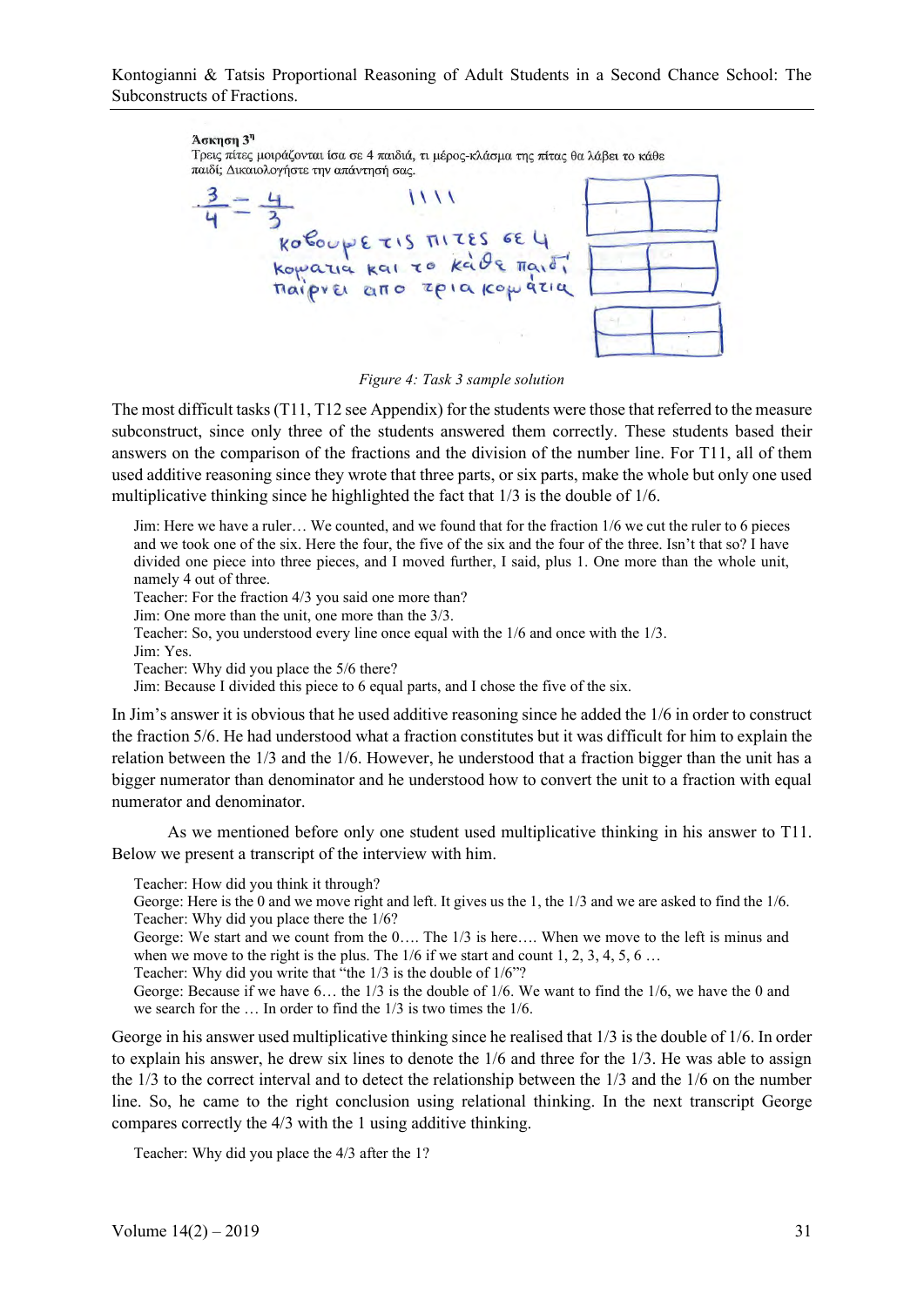George: Because we have 1, 2, 3 and 4 thirds. I add the 1/3 until I reach the 4/3. Every piece corresponds to 1/3.

Besides the tasks that referred to fraction subconstructs, we used tasks that included *formal proportional reasoning*. Some of these were relatively easy for the students (T7, T9 and T10) while others were rather difficult (T8, T13); see Table 1. Most students answered correctly Task 10, maybe because it described a situation they confronted in their everyday life. They multiplied the percent with the given number, or they used the equivalent fractions (Figure 5):

In the supermarket Gouda cheese has 48% fat, how much fat will we get if we consume 300 grams of it? Justify your answer.

 $A$ окпоп  $10<sup>7</sup>$ Στο supermarket ένα τυρί τύπου gouda έχει 48% λίπος, πόσο λίπος θα πάρουμε αν καταναλώσουμε 300 γραμμάρια από αυτό; Δικαιολογήστε την απάντησή σας.  $100.2X = 48x300$  $100.0 = 14400$  $x = 14400$ <br> $x = 14400$ <br> $x = 14400$ <br> $y = 14400$ 

*Figure 5: Task 10 sample solution*

Maria: The 100 grams have 48, we want to find about the 300 so we will multiply the 48 with the 3 which is equal with the 144.

Teacher: Why did you say that in the 100 grams we have 48? How did you get this?

Maria: Because it says 48%. Teacher: Why did you multiply with the 3? Maria: It is three times the 100. Teacher: Did you use as a base a certain number?

Maria: Yes, the 100.

In Maria's answer it is obvious that she had understood the method for calculating the percent from a given number. Also, she had understood that the base-whole of the percent is the 100 which she used as a reference point for the calculation.

Task 8 was a bit difficult for the students.

Task 8 (formal proportional reasoning): Which of the following fractions is the closest to 1? a)  $2/3$  b)  $3/4$  c)  $4/5$  d)  $5/6$ 

Most of them answered that 5/6 is the closest to 1, but they did not correctly justify their answer. In the next transcript, Yanna tries to explain her thinking. We may say that she understands the fraction intuitively but cannot express it with mathematical notions. For this reason, she was classified as producing a "justified answer" in Table 1.

Yanna: 5/6 is closer to 1, then 4/5, then 3/4 and then 2/3. Teacher: The answer you gave is correct, but how did you think about it? Yanna: Because we make a pie and divide it into 6 pieces if I eat the 5 I get the most. At 4/5 you will get less. The other one who gets the 3/4 will get less and the other who gets the 2/3 he takes even less. So, when I get the most, I'm closer. Teacher: Closer, to where? Yanna: To 1. Teacher: What does 1 represent for you? Yanna: 1 is the whole.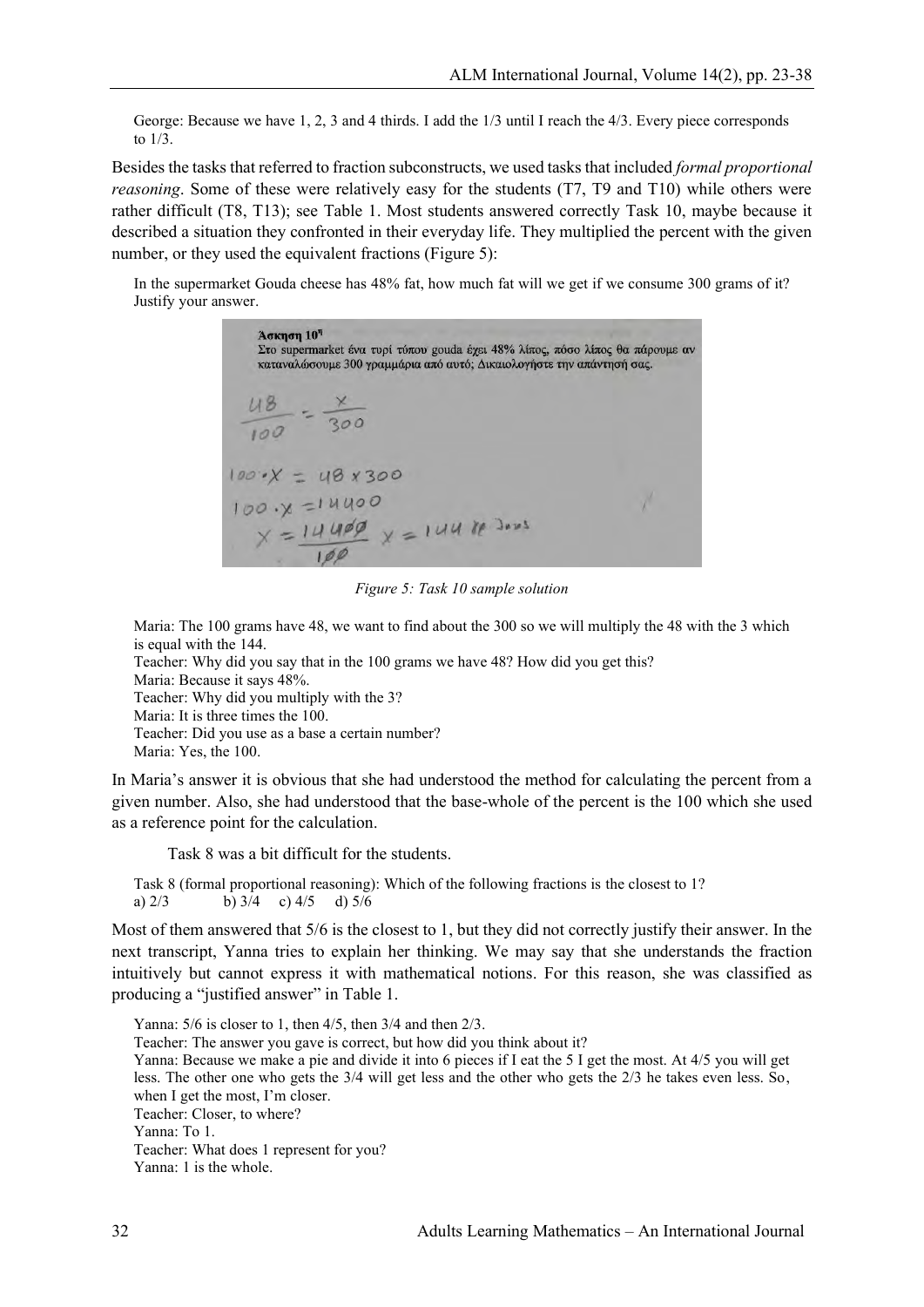Few students justified their answer by using either the equivalence of fractions for their comparison, or the subconstruct of quotient. One student represented visually the fractions and based her answer on the fact that the piece left from the 5/6 seemed to her to be the smallest one. Figure 6 presents her answer, where she states that "the closest is the 5/6".



*Figure 6: Task 8 sample solution*

However, the reader will notice that relying on these diagrams is not convincing, since the relevant parts of the last circle, for example, are not equal. We could ascribe this fact to the difficulty that these students had to express their thoughts with the mathematical language.

#### **Discussion**

Our study focused on proportional reasoning during problem solving in the setting of a Second Chance School. The participants of our study were adult students who had been away from school mathematics for many years and returned in order to complete their secondary education. Since proportional reasoning is inextricably connected with the rational numbers, we sought answers to a research question about the range of students' understandings of the different subconstructs of fractions. In order to achieve this, we examined how students deploy subconstructs of fractions in solving problems involving proportions and percentages.

Although at the beginning of the lessons the adult students expressed their anxiety and fear concerning the notion of fractions, at the end they seemed able to incorporate an understanding of the properties of fractions in order to reason, at least to some extent, proportionally. We could claim that our students overcame their previous experience of mathematics which is a significant goal of learning mathematics as an adult (Wedege & Evans, 2006). Concerning their performance, most of them easily solved the tasks that required the formulation of a fraction either from a sentence or from a pictorial representation. They were also able to construct ratios based on the data of the task and to convert them to equivalent ones. The tasks that corresponded to the subconstructs of *ratio*, *operator*, *quotient*, and *part-whole* were relatively easy for most of the students since they managed to establish relationships between quantities, and then those relationships (ratios) became the new elements with which they operated.

At the same time, most of them had difficulty with the tasks that referred to the *measure* subconstruct, since these tasks require both an understanding of the splitting and iteration processes, a finding that is similar to that often found among younger students (Charalambous & Pitta-Pantazi,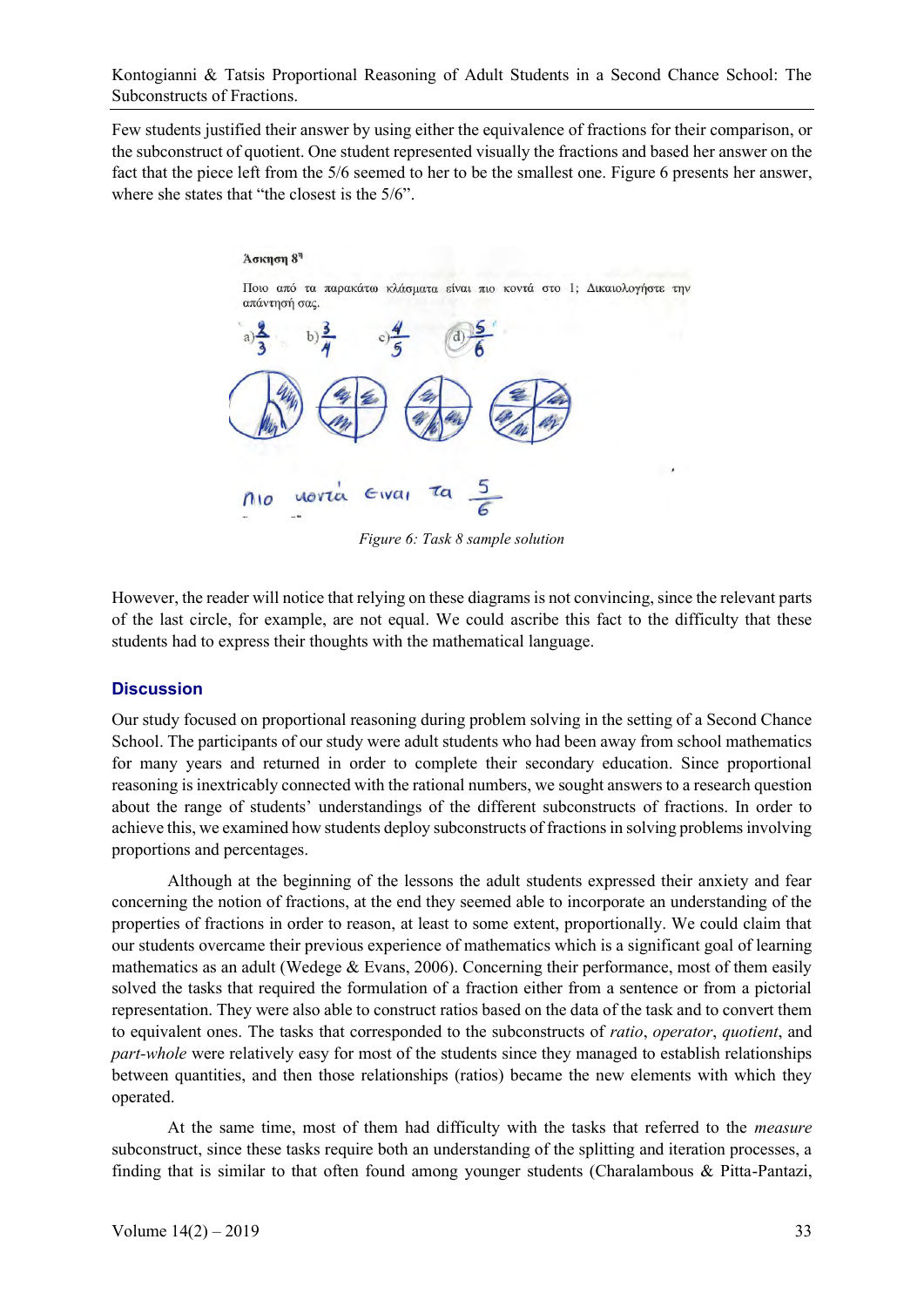2007). Very few students answered these and in their answers they used additive thinking instead of multiplicative reasoning.

The students also found difficult some tasks that required *formal proportional reasoning*. In particular, this observation refers to tasks which included the finding of a ratio through its implementation in a given quantity or the placement of unlike fractions in ascending order. At the same time, the students' performance was very good in tasks related to situations of their everyday life. Since proportional reasoning is an ability which is known to take a long time to develop, we may claim that the participants' performance was relatively satisfactory. According to Boyer and Levine (2012), the necessary skills for proportional reasoning are multiplicative and relational thinking, supplemented by a highly developed understanding of foundational concepts such as fractions, decimals, multiplication, and division. Obviously, the students in our study had not developed entirely the above skills; that is why they did not rely solely on their mathematical knowledge, but they also drew on their out-of-school experience when they returned to school (Evans, 2000).

#### **Conclusion**

Proportional reasoning has such a critical role in a student's development of mathematical thinking that it has been characterized as a cornerstone of higher mathematics and the capstone of elementary concepts (Lesh, Post, & Behr, 1988). Additionally, it has been characterised as a "pervasive activity that transcends topical barriers in adult life" (Ahl et al., 1992, p. 81), therefore there is no doubt that it should be included in the mathematics courses that are taught to adults who return to school. The results of our study have shown that realistic contexts are quite helpful, especially because they assist adults to overcome their anxiety by relating the given situation to their everyday lives. Thus, adult educators should have this in mind, at the same time considering other factors, such as the participants' backgrounds (including socioeconomic factors), in order to design relevant and interesting contexts. From a mathematical point of view, we have seen these adults' difficulties with particular subconstructs, such as the measure subconstruct and with mathematical processes such as formal proportional reasoning. These difficulties are probably related to their prior learning experiences.

Summing up, our study has shown that achieving a balance between applicability to everyday life and mathematical richness should be a main goal for mathematics educators at all levels, including adult education.

#### **References**

- Ahl, V. A., Moore, C. F., & Dixon, J. A. (1992). Development of intuitive and numerical proportional reasoning. *Cognitive Development, 7*, 81-108.
- Ahl, L. M. (2019). Designing a research-based detection test for eliciting students' prior understanding on proportional reasoning. *Adults Learning Mathematics: An International Journal*, *14*(1), 6-22.
- Alatorre, S., & Figueras, O. (2005). A developmental model for proportional reasoning in ratio comparison tasks. In Chick, H. L. & Vincent, J. L. (Eds.) *Proceedings of the 29th Conference of the International Group for the Psychology of Mathematics Education* (Vol. 2, pp. 25-32). Melbourne: PME.
- Baker, W., Czarnocha, B., Dias, O., Doyle, K., Kennis, J., & Prabhu, V. (2012). Procedural and conceptual knowledge: Adults reviewing fractions. *Adults Learning Mathematics: An International Journal*, *7*(2), 39- 65.
- Behr, M., Lesh, R., Post, T., & Silver E. (1983). Rational Number Concepts. In R. Lesh & M. Landau (Eds.), *Acquisition of Mathematics Concepts and Processes* (pp. 91-125). New York, NY: Academic Press.
- Boyer, T. W., & Levine, S. C. (2012). Child proportional scaling: Is 1/3 = 2/6 = 3/9 = 4/12? *Journal of Experimental Child Psychology, 111*, 516–533.
- Charalambous, C. Y., & Pitta-Pantazi, D. (2007). Drawing on a theoretical model to study students' understandings of fractions. *Educational Studies in Mathematics, 64,* 293-316.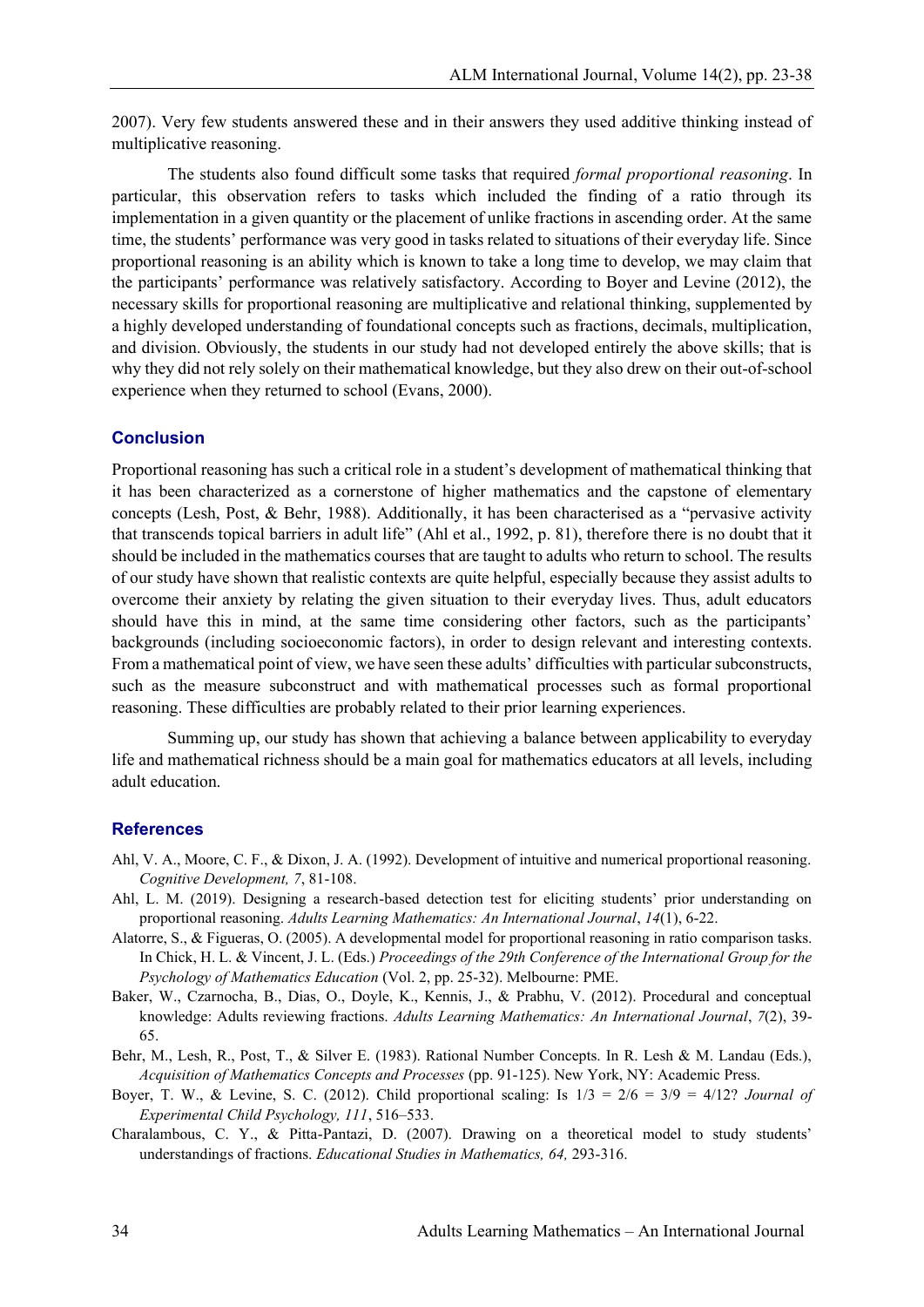- Depaepe, F., Torbeyns, J., Vermeersch, N., Janssens, D., Janssen, R., Kelchtermans, G., Verschaffel, L., Van Dooren, W. (2015). Teachers' content and pedagogical content knowledge on rational numbers: A comparison of prospective elementary and lower secondary school teachers. *Teaching and Teacher Education, 47,* 82-92.
- Doyle, K. M., Dias, O., Kennis, J. R., Czarnocha, B., & Baker, W. (2016). The rational number subconstructs as a foundation for problem solving. *Adults Learning Mathematics: An International Journal, 11*(1), 21-42.
- Evans, J. (2000). *Adults' Mathematical Thinking and Emotions: A Study of Numerate Practices.* New York: Routledge Falmer.
- FitzSimons, G. E. (2019). Adults learning mathematics: transcending boundaries and barriers in an uncertain world. *Adults Learning Mathematics: An International Journal*, *14*(1), 41-52.
- Ginsburg, H. P. (2009). The challenge of formative assessment in mathematics education: Children's minds, teachers' minds. *Human Development, 52*(2), 109-128.
- Heilmann, L. (2019). Numeracy in Situations of Vulnerability. Emancipating Numeracy Practices in Situations of Over-Indebtedness, Living with Learning Difficulties and in Older Age. In C. Arkenback-Sundström & L. Jarlskog (Eds.), *Mathematics in a Digital Age: Proceedings of ALM-26* (pp. 46-48). Lund: NCM Sweden. Online: http://alm-online.net/wp-content/uploads/2019/10/Heilmann.pdf.
- Hilton, A., Hilton, G., Dole, S., & Goos, M. (2016). Promoting middle school students' proportional reasoning skills through an ongoing professional development programme for teachers. *Educational Studies in Mathematics, 92*(2), 193-219.
- Hunting, R.P. (1997). Clinical Interview Methods in Mathematics Education Research and Practice. *Journal of Mathematical Behavior, 16*(2), 145-165.
- Vekris, L., & Chontolidou, E. (Eds.) (2003). *Προδιαγραφές Σπουδών για τα Σχολεία Δεύτερης Ευκαιρίας* [Study Guidelines for Second Chance Schools]. Athens, Greece: IDEKE. Retrieved from: http://sdekardits.kar.sch.gr/wp-content/uploads/2012/03/Odigos\_spoudwn.pdf
- Kieren, T. (1980). The rational number construct: Its elements and mechanisms. In T. Kieren (Ed.), *Recent research on number learning* (pp. 125-149). Columbus, OH: ERIC Clearinghouse for Science, Mathematics and Environmental Education.
- Lamb, S., Markussen, E., Teese, R., Polesel, J., & Sandberg, N. (Eds.). (2011). *School dropout and completion: International comparative studies in theory and policy*. Dordrecht: Springer.
- Lamon, S. J. (1999). *Teaching Fractions and Ratios for Understanding*. New Jersey, NJ: Lawrence Erlbaum Associates.
- Lamon, S. J. (2005). *Teaching fractions and ratios for understanding: Essential content knowledge and instructional strategies for teachers.* Mahwah, NJ: Lawrence Erlbaum.
- Lamon, S. J. (2007). Rational numbers and proportional reasoning: Towards a theoretical framework for research. In F. K Lester, Jr. (Ed.) *Second Handbook of Research on Mathematics Teaching and Learning* (pp. 629- 668). Greenwich, CT: Information Age Publishing.
- Lamon, S. J. (2012). Teaching fractions and ratios for understanding: Essential content knowledge and instructional strategies for teachers (3rd ed.). New York, NY: Routledge.
- Lemonidis, C., & Maravelakis, P. (2013). Πρόγραμμα σπουδών του γραμματισμού των Μαθηματικών για τα Σχολεία Δεύτερης Ευκαιρίας [Numeracy curriculum for Second Chance Schools]. Athens, Greece: Youth and Lifelong Learning Foundation (I.NE.DI.VI.M).
- Lesh, R., Post, T., & Behr, M. (1988). Proportional reasoning. In J. Hiebert & M. Behr (Eds.), Number concepts and operations in the middle grades (pp. 93-118). Reston, VA: Lawrence Erlbaum & National Council of Teachers of Mathematics.
- Livy, S., & Vale, C. (2011). First Year Pre-service Teachers' Mathematical Content Knowledge: Methods of Solution for a Ratio Question. Mathematics Teacher Education and Development, 13(2), 22-43.
- McGregor, G., & Mills, M. (2012). Alternative education sites and marginalized young people: 'I wish there were more schools like this one'. International Journal of Inclusive Education, 16(8), 843-862.
- Papaioannou, Ε., & Gravani, Μ. Ν. (2018). Empowering vulnerable adults through second-chance education: a case study from Cyprus*. International Journal of Lifelong Education, 37*(4), 435-450.
- Sammons, P., & Davis, S. (2016). Mixed methods approaches and their application in educational research. In D. Wyse (Ed.), T*he BERA/SAGE handbook of educational research*. London, UK: BERA/SAGE Publications.
- Vamvakoussi, X., Van Dooren, W., & Verschaffel, L. (2012). Naturally biased? In search for reaction time evidence for a natural number bias in adults. *The Journal of Mathematical Behavior, 31*, 344-355.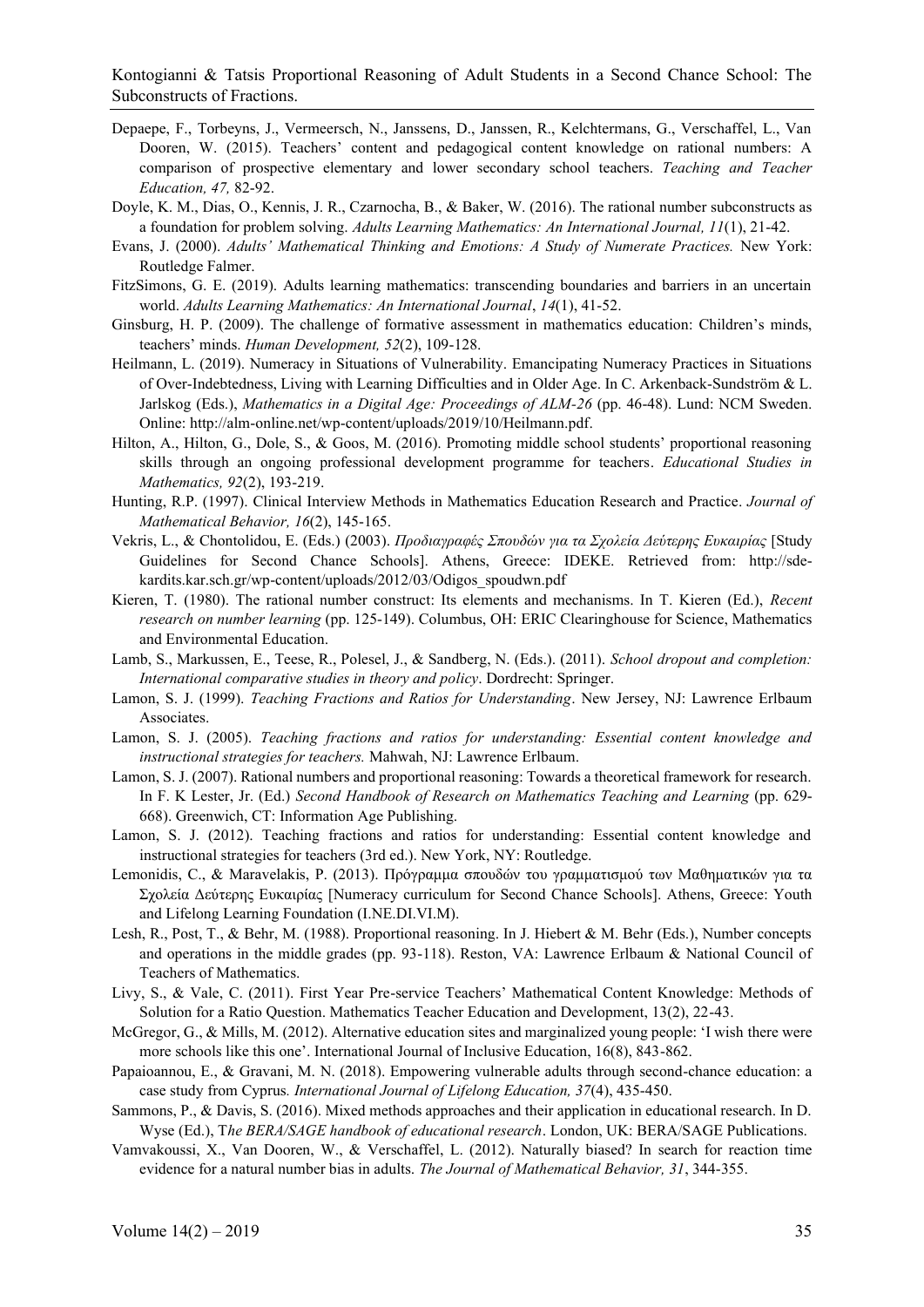Wedege, T., & Evans, J. (2006). Adults' resistance to learning in school versus competencies in work: The case of mathematics. *Adults Learning Mathematics: An International Journal*, *1*(2), 28-43.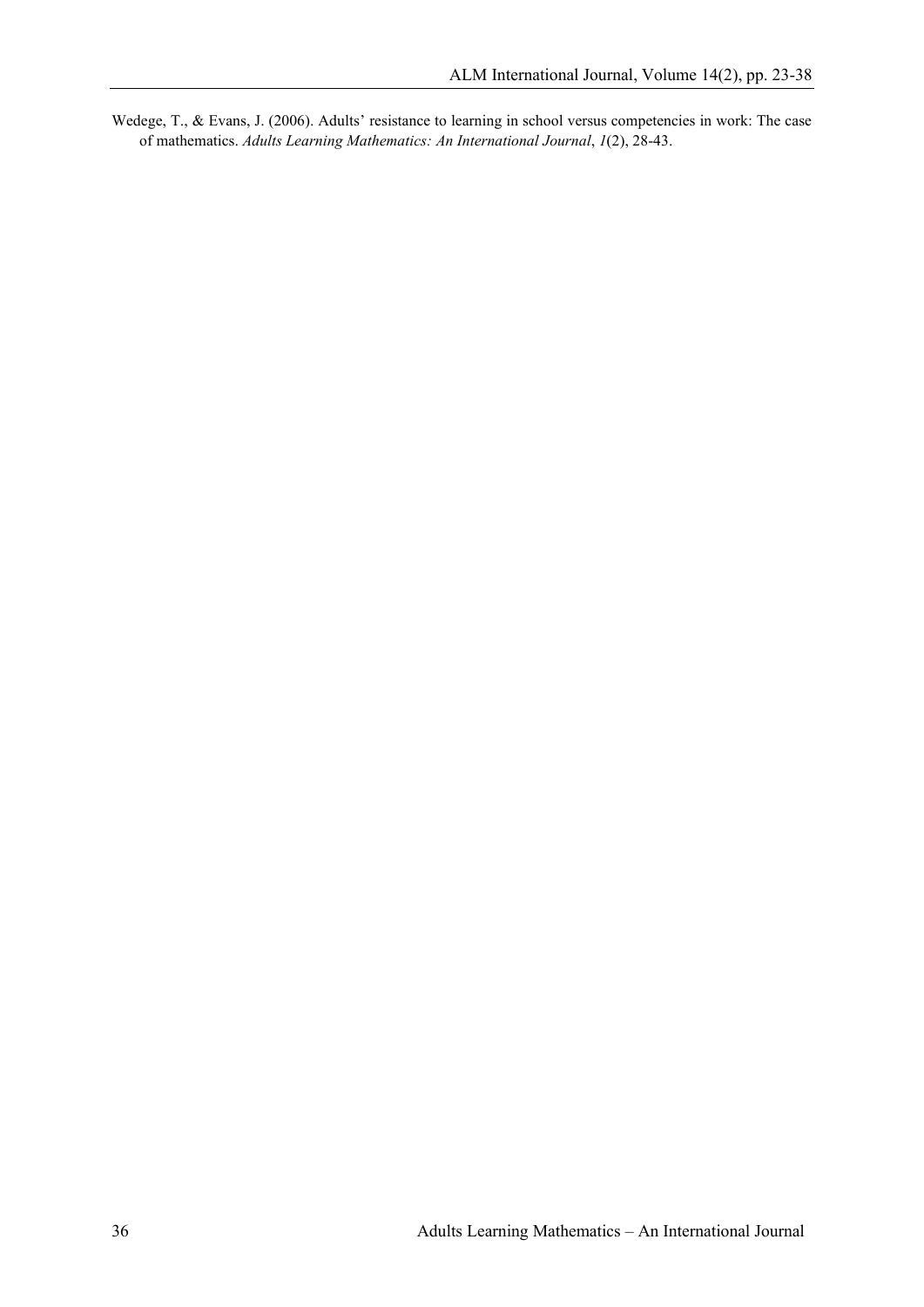#### **Appendix: Task Sheet**

## **Ratio**

Task 1 (Doyle et al., 2016)

John and Maria are making lemonade. Given the following recipes whose lemonade is going to be sweeter? Justify your answer.

- 1) John uses 2 spoons of sugar for every 5 glasses of lemonade. Maria uses 1 spoon of sugar for every 7 glasses of lemonade.
- 2) John uses 2 spoons of sugar for every 5 glasses of lemonade Maria uses 4 spoons of sugar for every 8 glasses of lemonade.

### **Operator**

Task 2 (constructed by the authors)

Johanna's child, whose weight is 12 kilograms, is sick and needs an antibiotic. The recommended dose in ml is equivalent to 1/4 of its weight. How many ml of the antibiotic should Johanna give to her child? Justify your answer.

# **Quotient**

Task 3 (Charalambous & Pitta-Pantazi, 2007)

Three pizzas are shared equally among four students. What fraction of a pizza will each student receive?

Task 4 (Charalambous & Pitta-Pantazi, 2007)

If 3 pizzas are shared evenly among seven girls, while 1 pizza is shared evenly among three boys, who gets more pizza, a girl or boy?

# **Ratio - Equivalence**

Task 5 (Charalambous & Pitta-Pantazi, 2007)

Can you fill in the gaps and justify your answer?

| $\sim$ $\sim$ | 25 5              | $7\quad 42$    |
|---------------|-------------------|----------------|
| $3 \quad 12$  | $=$ $-$<br>$40$ : | $=$ $-$<br>9 : |

# **Part-whole**

Task 6 (Charalambous & Pitta-Pantazi, 2007)

Does the shaded part of this rectangle correspond to the fraction 2/3? Justify your answer.